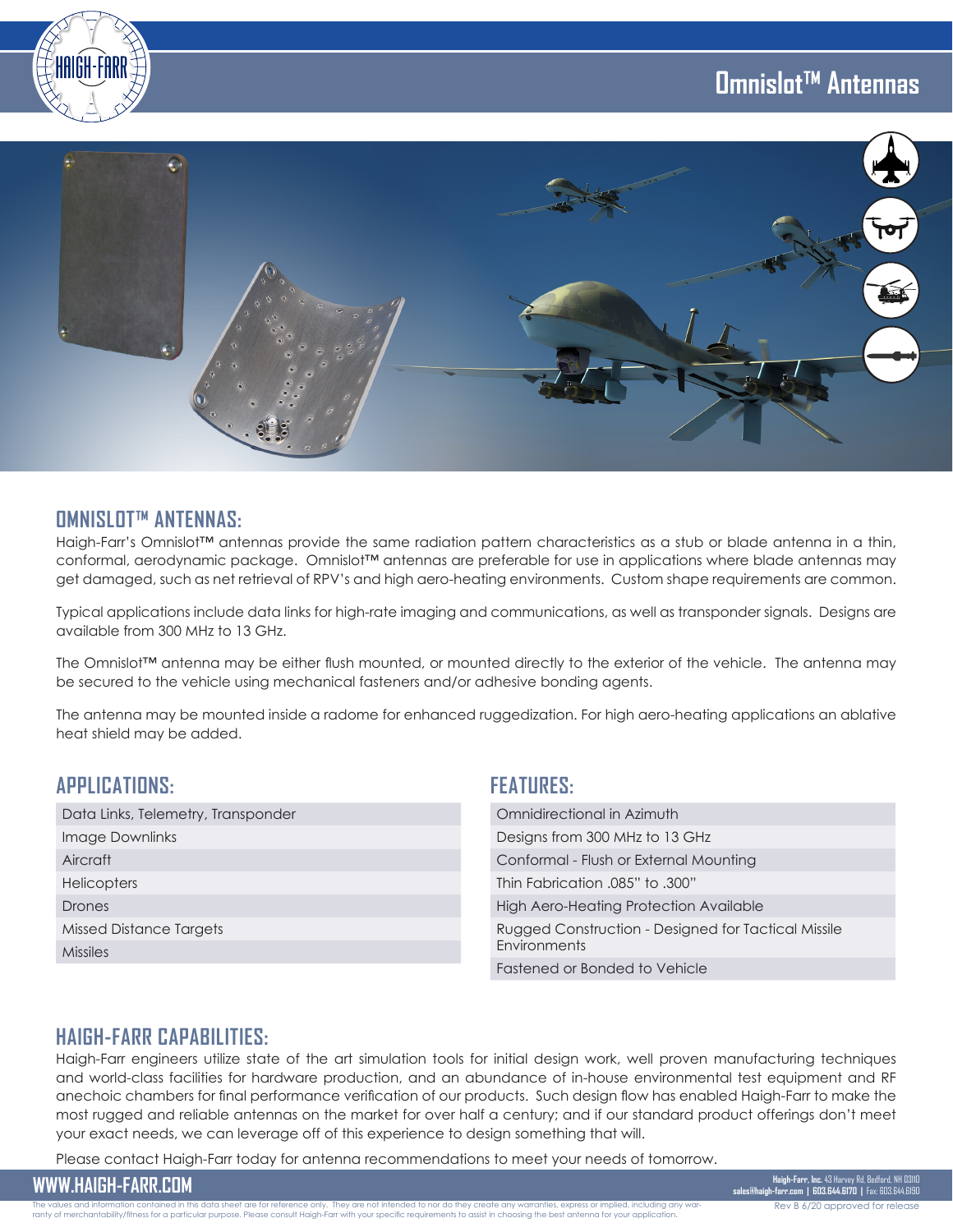



# **TYPICAL SPECIFICATIONS**

## **ELECTRICAL:**

| <b>Operating Band:</b>    | 300 MHz to 13 GHz         |
|---------------------------|---------------------------|
| Input Imedance:           | 50 Ohms                   |
| <b>Bandwidth:</b>         | Design parameter, 1% - 5% |
| <b>VSWR Across Band:</b>  | 2:1 Max across Band       |
| <b>Polarization:</b>      | Linear vertical           |
| Power:                    | 40 W cw, 5 kW peak        |
| <b>Radiation Pattern:</b> | See plots                 |

## **MECHANICAL:**

| Connector:               | SMA standard, other connector options available such as direct cable feeds                                                                                           |
|--------------------------|----------------------------------------------------------------------------------------------------------------------------------------------------------------------|
| Weight:                  | Design parameter - Function of electrical requirements 2.2 ounces (62g), basic S-Band<br>antenna                                                                     |
| Dimensions:              | Design parameter<br>Basic S-Band antenna dimensions:<br>$\bullet$<br>Width: 3.7" (94 mm)<br>$\bullet$<br>Length: 3.0" (76 mm)<br>Thickness: .16" (4 mm)<br>$\bullet$ |
| <b>Mounting Surface:</b> | Design parameter - Antenna is flexible and designed to naturally mate with specified<br>cylindrical, conical, or flat surface                                        |
| Securing:                | Screw and/or Bond                                                                                                                                                    |
| Altitude:                | Any                                                                                                                                                                  |
| Environment:             | Design parameter - typical for supersonic tactical missiles and kinetic kill weapons                                                                                 |

The values and information contained in this data sheet are for reference only. They are not intended to nor do they create any warranties, express or implied, including any war-<br>ranty of merchantability/fitness for a part